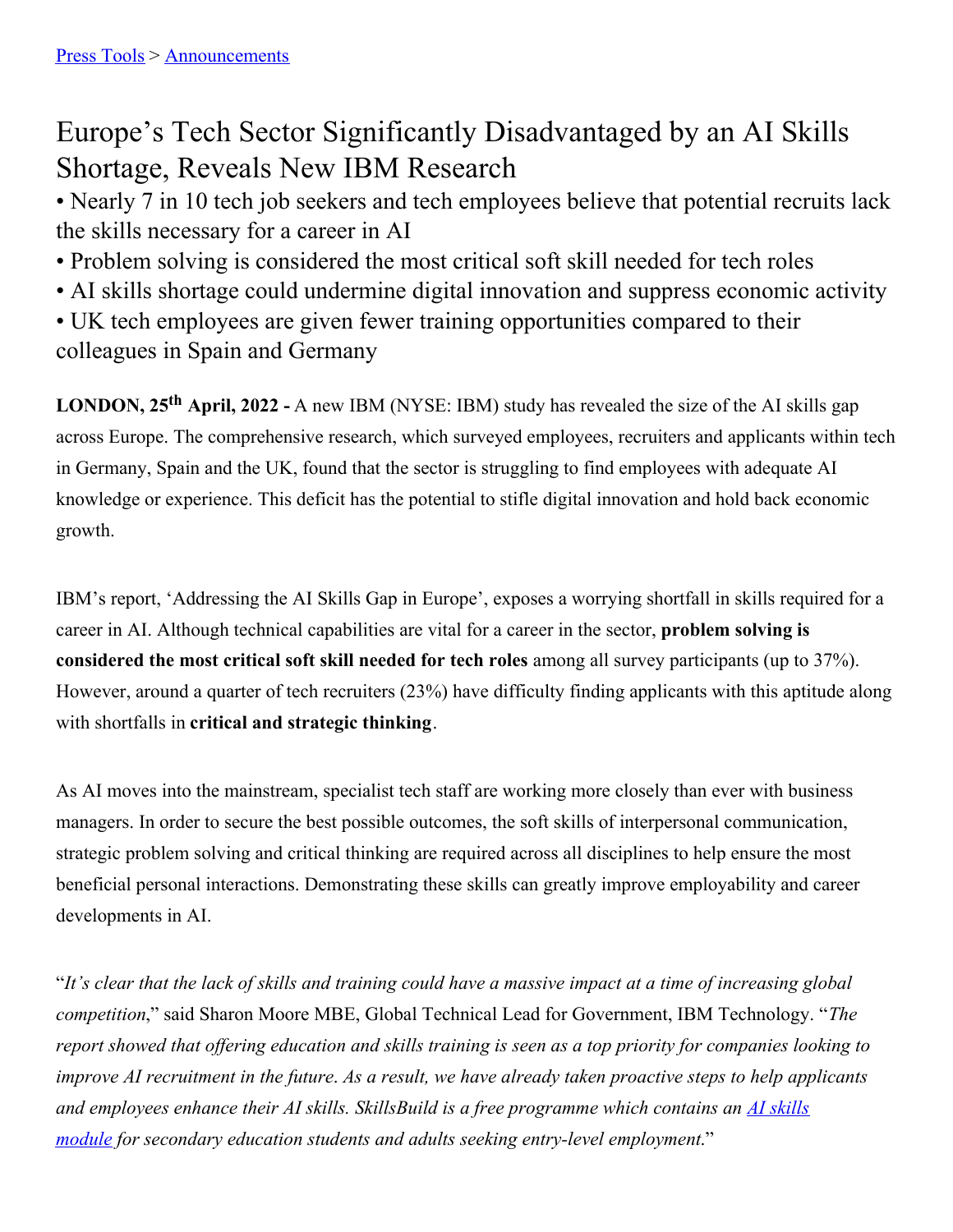## **Developing AI Skills**

Along with soft skills, 40% of tech job seekers and employees noted that **software engineering and knowledge of programming languages are the most important technical capabilities** for the AI/tech workforce to have.

"*The growing importance of AI across so many industries should provide ample scope for tech sector growth. Unfortunately, a shortage of AI skills means that these opportunities can be hard to seize*," Moore said. "*There's a clear and disadvantageous gap in the education syllabus so for now in-house training from big tech companies, like IBM, needs to be prioritised*."

Despite some companies working towards this goal, the survey reveals that there's still room for improvement. Tech employees in Spain and Germany (42%) are given training opportunities on topics including programming languages, data engineering/analysis and software engineering. The UK falls behind, though. Just 32% of staff receive such training, with 27% specifically focusing on software engineering, a key AI-related skill.

"*AI is changing the world by automating decisions, predicting outcomes and optimising employees' time. Yet* advances in AI are being slowed by the shortage of workers with skills and experience in areas the report *has brought to light*," Moore said. "*With the right training, education and upskilling, we'll be able to leverage AI to its full potential and as a result generate further value for companies and society."*

## **###**

**Methodology:** This study was carried out by Morning Consult on behalf of IBM between 23 March and 4 April, 2022. It was conducted among a sample of 500 tech job seekers, 300 tech employees and 200 tech recruiters in each country (UK, Spain and Germany). The interviews were conducted online. The margin of error is +/-3 percentage points at a 95% confidence level.